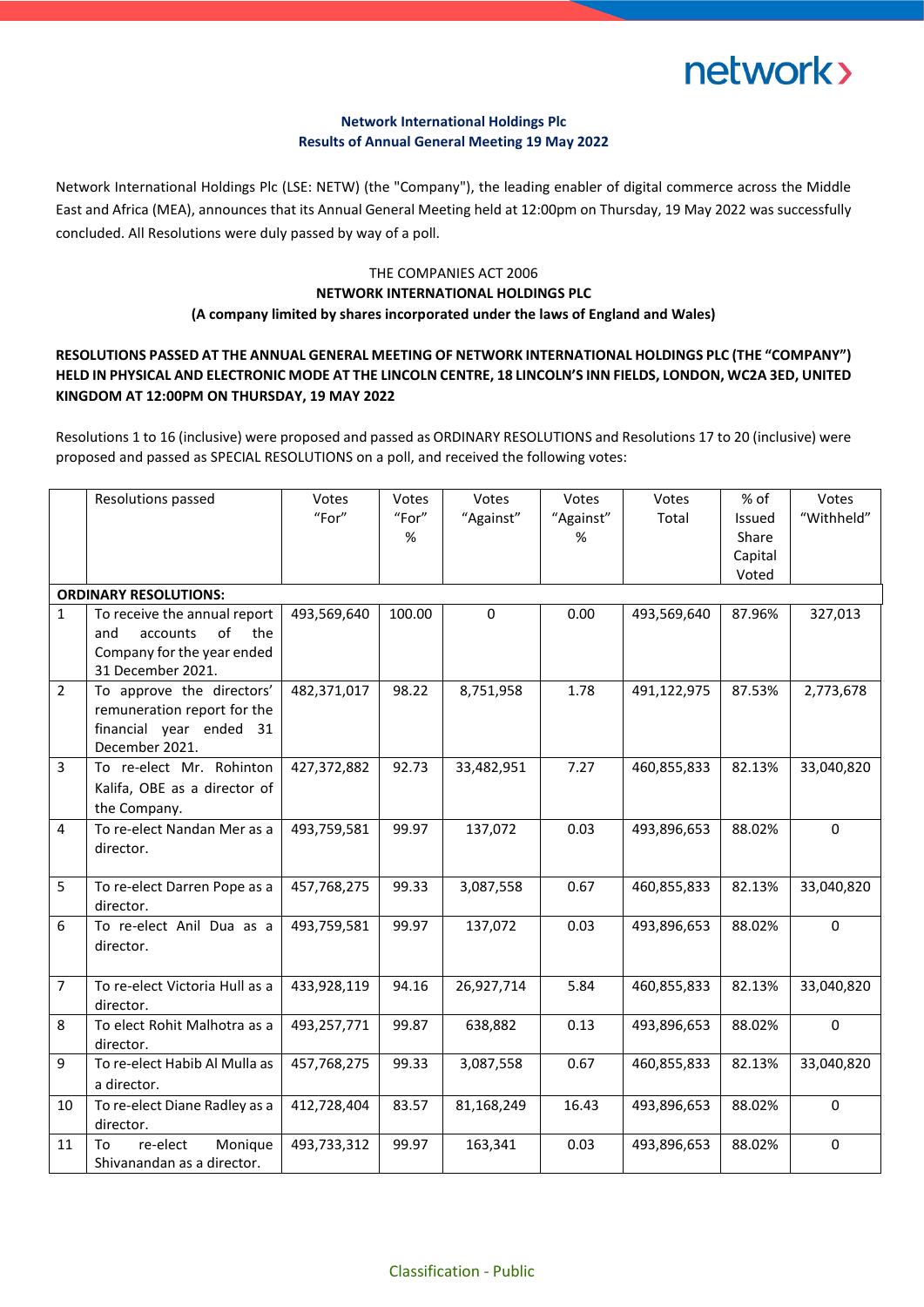# network>

| 12                          | To re-elect Suryanarayan<br>Subramanian as a director.                                                                                          | 493,759,581 | 99.97  | 137,072    | 0.03 | 493,896,653 | 88.02% | 0        |  |  |
|-----------------------------|-------------------------------------------------------------------------------------------------------------------------------------------------|-------------|--------|------------|------|-------------|--------|----------|--|--|
| 13                          | To re-appoint KPMG LLP as<br>auditors until the conclusion<br>of the next annual general<br>meeting at which<br>the accounts are laid.          | 493,896,653 | 100.00 | 0          | 0.00 | 493,896,653 | 88.02% | 0        |  |  |
| 14                          | authorise the audit<br>To<br>committee for and on behalf<br>of the board to determine<br>the remuneration of the<br>auditors.                   | 493,891,198 | 100.00 | 5,455      | 0.00 | 493,896,653 | 88.02% | 0        |  |  |
| 15                          | To grant authority to make<br>political donations.                                                                                              | 491,012,994 | 99.47  | 2,594,659  | 0.53 | 493,607,653 | 87.97% | 289,000  |  |  |
| 16                          | To grant Authority to allot<br>shares.                                                                                                          | 490,723,768 | 99.36  | 3,172,885  | 0.64 | 493,896,653 | 88.02% | $\Omega$ |  |  |
| <b>SPECIAL RESOLUTIONS:</b> |                                                                                                                                                 |             |        |            |      |             |        |          |  |  |
| 17                          | To grant general authority<br>to dis-apply pre-emption<br>rights.                                                                               | 493,884,458 | 100.00 | 12,195     | 0.00 | 493,896,653 | 88.02% | $\Omega$ |  |  |
| 18                          | additional<br>To<br>grant<br>authority to dis-apply pre-<br>emption rights                                                                      | 492,813,023 | 99.78  | 1,083,630  | 0.22 | 493,896,653 | 88.02% | $\Omega$ |  |  |
| 19                          | authorise<br>To<br>market<br>purchase of own shares                                                                                             | 493,848,210 | 99.99  | 30,845     | 0.01 | 493,879,055 | 88.02% | 17,598   |  |  |
| 20                          | To authorise that a general<br>meeting (other than an<br>annual general<br>meeting)<br>may be called on not less<br>than 14 clear days' notice. | 456,868,910 | 92.50  | 37,027,743 | 7.50 | 493,896,653 | 88.02% | 0        |  |  |

Notes:

- 1. Details of the resolutions are set out in the Notice of Annual General Meeting dated 12 April 2022 (which is available on the Company's website at https://investors.networkinternational.ae/).
- 2. Resolutions 1 to 16 were ordinary resolutions, requiring more than 50% of shareholders' votes to be cast in favour of the resolutions. Resolutions 17 to 20 were special resolutions, requiring at least 75% of shareholders' votes to be cast in favour of the resolutions.
- 3. There were 561,101,690 ordinary shares in issue all of which had the right to vote. None of the ordinary shares were held in treasury.
- 4. A vote withheld is not a vote in law and is not counted in the calculation of the votes for or against a resolution.
- 5. In accordance with Listing Rules 9.6.2R and 9.6.3R, copies of the resolutions numbered 17, 18, 19 and 20 will be submitted to the National Storage Mechanism as soon as practicable and will be available for inspection at https://data.fca.org.uk/#/nsm/nationalstoragemechanism. A copy of the resolutions may also be obtained from the Notice of Meeting which is available on the Company's website at [https://investors.networkinternational.ae/.](https://investors.networkinternational.ae/)

#### **Jaishree Razzaq**

**Chief Risk Officer & Group Company Secretary Network International Holdings Plc**